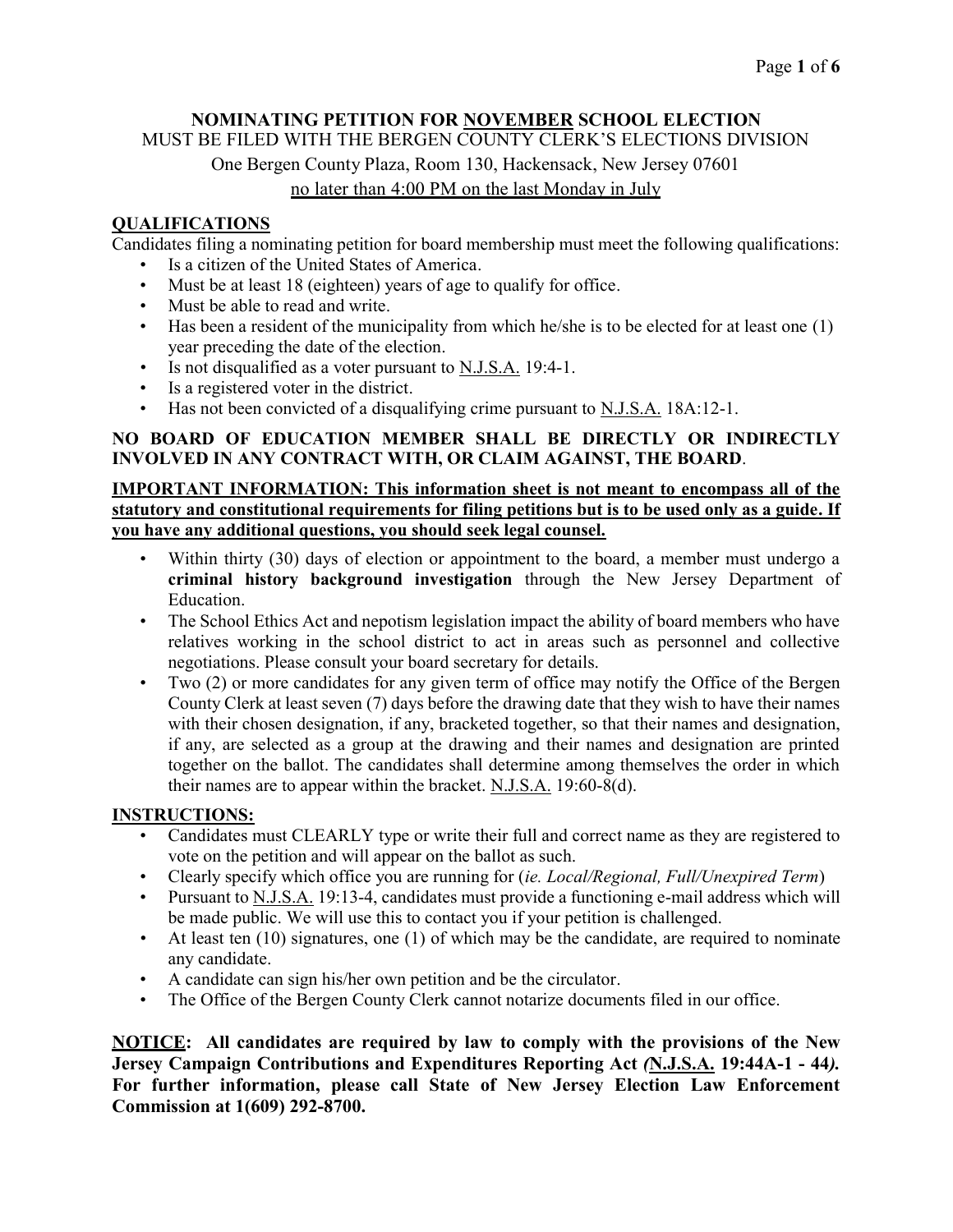# of Signatures:

#### Ī **A. NOMINATING STATEMENT:**

| We, the undersigned, are qualified voters of the Hasbrouck Heights School District                    |                                           |  |
|-------------------------------------------------------------------------------------------------------|-------------------------------------------|--|
| of Hasbrouck Heights                                                                                  | (Municipality), Bergen County New Jersey. |  |
| We hereby endorse the following Candidate(s) as a candidate(s) for membership on the Board of         |                                           |  |
| Education identified below and for the term of office identified below and we hereby request that     |                                           |  |
| the name(s) of said candidate(s) be printed on the official ballot to be used at the ensuing election |                                           |  |
| for the Board of Education to be held on November $\frac{8}{5}$ , 20 $\frac{22}{5}$ .                 |                                           |  |
| $\underline{\text{CHOOSE ONE BOE}}$ : $\boxed{\blacksquare}$ LOCAL $\boxed{\blacksquare}$ REGIONAL:   |                                           |  |
| CHOOSE ONE TERM OF OFFICE: $\boxtimes$ FULL TERM $\Box$ UNEXPIRED $\frac{3}{2}$ YEAR TERM             |                                           |  |
| <b>BOARD OF EDUCATION CANDIDATE(S) INFORMATION</b><br>(N.J.S.A. 19:60-5; N.J.S.A. 19:13-4)            |                                           |  |
|                                                                                                       |                                           |  |
|                                                                                                       |                                           |  |
|                                                                                                       |                                           |  |
|                                                                                                       |                                           |  |
| 2.                                                                                                    |                                           |  |
| (Name must appear the same as registered to vote)                                                     |                                           |  |
|                                                                                                       |                                           |  |
|                                                                                                       |                                           |  |
|                                                                                                       |                                           |  |
|                                                                                                       |                                           |  |
| 3.<br>(Name must appear the same as registered to vote)                                               |                                           |  |
|                                                                                                       |                                           |  |
|                                                                                                       |                                           |  |
|                                                                                                       |                                           |  |
| <b>B. DESIGNATION/SLOGAN (Optional)</b>                                                               |                                           |  |

**\_\_\_\_\_\_\_\_\_\_\_\_\_\_\_\_\_\_\_\_\_\_\_\_\_\_\_\_\_\_\_\_\_\_\_\_\_\_\_\_\_\_\_\_\_\_\_\_\_\_\_\_\_\_\_\_\_\_\_\_\_\_\_\_\_\_\_\_\_\_\_\_\_\_\_\_\_\_\_\_\_\_\_\_**  (No more than 3 words that convey the principles which the candidate represents, but no designation may contain the name, or a derivative or any part thereof, used as a noun or an adjective, of any political party that is entitled to participate in a primary election.)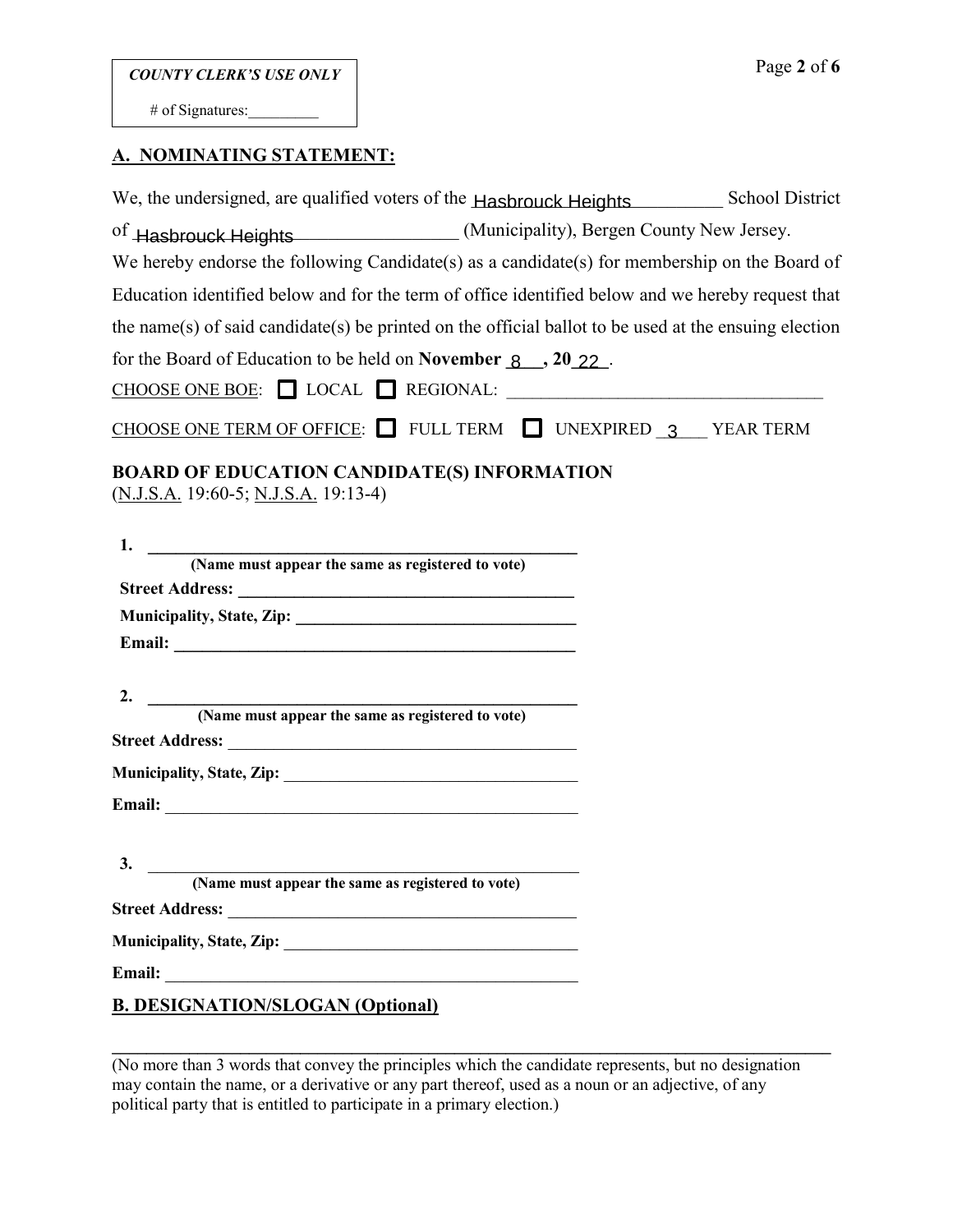# **C. CANDIDATE'S CERTIFICATE OF ACCEPTANCE/OATH OF ALLEGIANCE (**each

candidate only needs to sign this page once)

SS:

#### STATE OF NEW JERSEY:

COUNTY OF BERGEN:

I, \_\_\_\_\_\_\_\_\_\_\_\_\_\_\_\_\_\_\_\_\_\_\_\_ (*candidate no. 1)*, \_\_\_\_\_\_\_\_\_\_\_\_\_\_\_\_\_\_\_\_\_\_\_\_ (*candidate no. 2*), \_\_\_\_\_\_\_\_\_\_\_\_\_\_\_\_\_\_\_\_\_\_\_\_ (*candidate no. 3*), the undersigned, do hereby certify that I am qualified to be a member of the \_\_\_\_\_\_\_\_\_\_\_\_\_\_\_\_\_\_\_ Board of Education; that I consent to stand as a candidate for election and, if elected, agree to accept and qualify into that office. I further do solemnly swear (or affirm) and declare I am not disqualified as a voter pursuant to N.J.S.A. 19:41, nor have I been convicted of a disqualifying crime pursuant to N.J.S.A. 18A:12-1. I further do solemnly swear (or affirm) that I will support the Constitution of the United States and the Constitution of the State of New Jersey and that I will bear true faith and allegiance to the same and to the Governments established in the United States and in this State, under the authority of the people. So help me God.

#### CANDIDATE NO. 1

|                                 | Subscribed and sworn before me                                                                                    |
|---------------------------------|-------------------------------------------------------------------------------------------------------------------|
| (Print Name of Candidate No. 1) | this $\_\_$ day of $\_\_$ , 20                                                                                    |
| (Signature of Candidate No. 1)  | Signature of notary, attorney or other officer authorized<br>to take oaths in the State of New Jersey             |
|                                 | Typed or printed name of notary, attorney or other officer<br>authorized to take oaths in the State of New Jersey |
|                                 | <b>CANDIDATE NO. 2</b>                                                                                            |
|                                 | Subscribed and sworn before me                                                                                    |
| (Print Name of Candidate No. 2) | this $\_\_$ day of $\_\_$ , 20                                                                                    |
| (Signature of Candidate No. 2)  | Signature of notary, attorney or other officer authorized<br>to take oaths in the State of New Jersey             |
|                                 | Typed or printed name of notary, attorney or other officer<br>authorized to take oaths in the State of New Jersey |
|                                 | <b>CANDIDATE NO. 3</b>                                                                                            |
|                                 | Subscribed and sworn before me                                                                                    |
| (Print Name of Candidate No. 3) | this $\_\_$ day of $\_\_$ , 20                                                                                    |
| (Signature of Candidate No. 3)  | Signature of notary, attorney or other officer authorized<br>to take oaths in the State of New Jersey             |
|                                 | Typed or printed name of notary, attorney or other officer                                                        |

*Typed or printed name of notary, attorney or other officer authorized to take oaths in the State of New Jersey*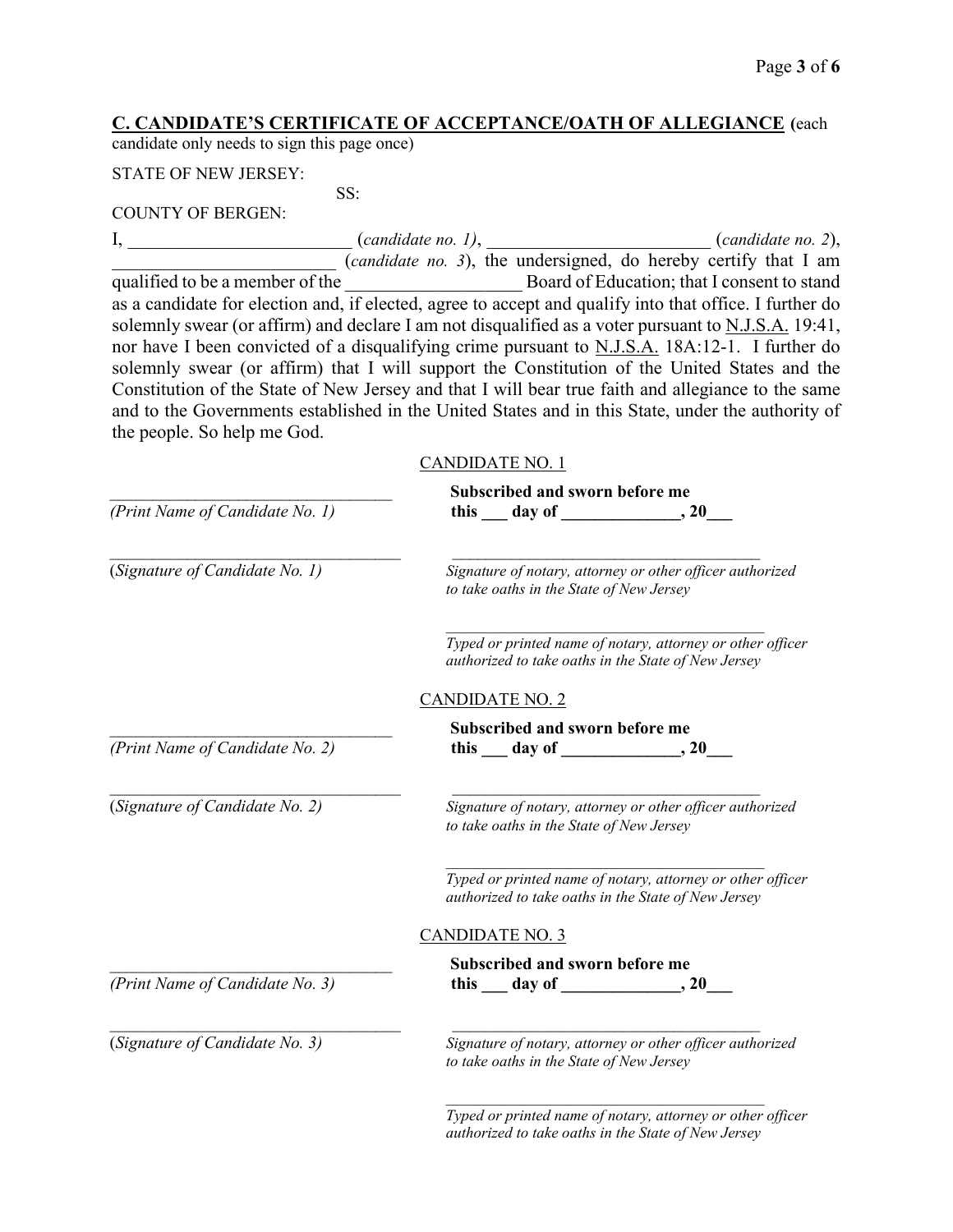# **D. AFFIDAVIT OF PERSON WHO CIRCULATES THIS PETITION AND WITNESSES SIGNATURES**

STATE OF NEW JERSEY:

SS:

COUNTY OF BERGEN:

I, the undersigned circulator of this nominating petition, being duly sworn or affirmed according to the law on their oath, deposes and says: That the present petition is signed by each of the signers thereof in his/her own handwriting; that the said signers are, to the best of my knowledge and belief, legally qualified to vote at the school district election for which the candidate(s) are nominated and shall be voted for; and that the petition is prepared and filed in absolute good faith for the sole purpose of endorsing each candidate named therein and placing the candidate's (s') name(s) on the official ballot in order to seek their election as a member of the Board of Education. The circulator further affirms that he/she is eligible to vote in the state of New Jersey, and meets the age, citizenship and residency requirements as required by New Jersey law.

*Signature of Circulator* 

 $\_$ *Typed or Printed name of Circulator* 

**Subscribed and sworn to before me the \_\_\_\_\_\_\_ day of \_\_\_\_\_\_\_\_\_\_\_\_\_\_, 20\_\_.** 

\_\_\_\_\_\_\_\_\_\_\_\_\_\_\_\_\_\_\_\_\_\_\_\_\_\_\_\_\_\_\_\_\_

 $\_$ 

*Signature of notary, attorney or other officer authorized to take oaths in the State of New Jersey*

*Typed or printed name of notary, attorney or other officer authorized to take oaths in the State of New Jersey*

\_\_\_\_\_\_\_\_\_\_\_\_\_\_\_\_\_\_\_\_\_\_\_\_\_\_\_\_\_\_\_\_\_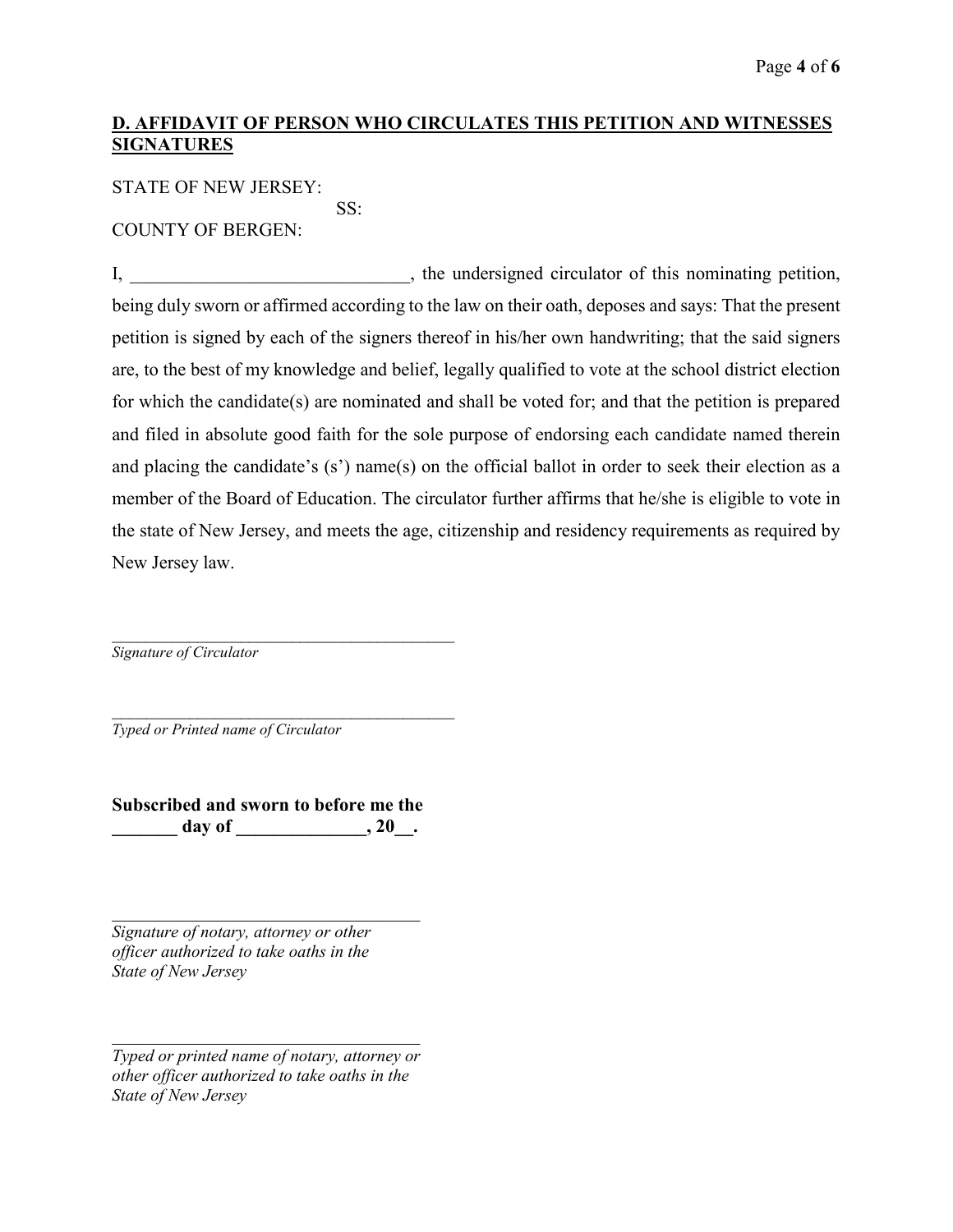**E. SIGNATORIES** (At least ten (10) signatures, one (1) of which may be the candidate's, are required to nominate a candidate.)

We, the undersigned petitioners, do hereby certify that the candidate(s) identified in Section A (Nominating Statement) of this petition are legally qualified under the laws of the State of New Jersey to be elected a **Member of the \_\_\_\_\_\_\_\_\_\_\_\_\_\_\_\_\_\_\_\_\_\_\_\_\_\_\_\_\_\_\_\_\_\_\_\_\_\_\_\_\_\_\_\_\_\_\_ Board of Education**.

| 1) |                                                                                                                                   |                   |
|----|-----------------------------------------------------------------------------------------------------------------------------------|-------------------|
|    | Signature                                                                                                                         | <b>Print Name</b> |
|    | Residence Address (Number, Street. City/Town)                                                                                     |                   |
| 2) | <u> 1989 - Johann Stoff, amerikansk politiker (d. 1989)</u><br>Signature                                                          | Print Name        |
|    | Residence Address (Number, Street. City/Town)                                                                                     |                   |
| 3) | <u> 1980 - Johann Barbara, martin amerikan basar dan bagi dan bagi dan bagi dalam bagi dalam bagi dalam bagi dan</u><br>Signature | Print Name        |
|    | Residence Address (Number, Street. City/Town)                                                                                     |                   |
| 4) | Signature                                                                                                                         | <b>Print Name</b> |
|    | Residence Address (Number, Street. City/Town)                                                                                     |                   |
| 5) | Signature                                                                                                                         | <b>Print Name</b> |
|    | Residence Address (Number, Street. City/Town)                                                                                     |                   |
| 6) | <u> 1990 - Johann John Stein, markin fan it ferskearre fan it ferskearre fan it ferskearre fan it ferskearre fan</u><br>Signature | Print Name        |
|    | Residence Address (Number, Street. City/Town)                                                                                     |                   |
| 7) | Signature                                                                                                                         | Print Name        |
|    |                                                                                                                                   |                   |

Residence Address (Number, Street. City/Town)